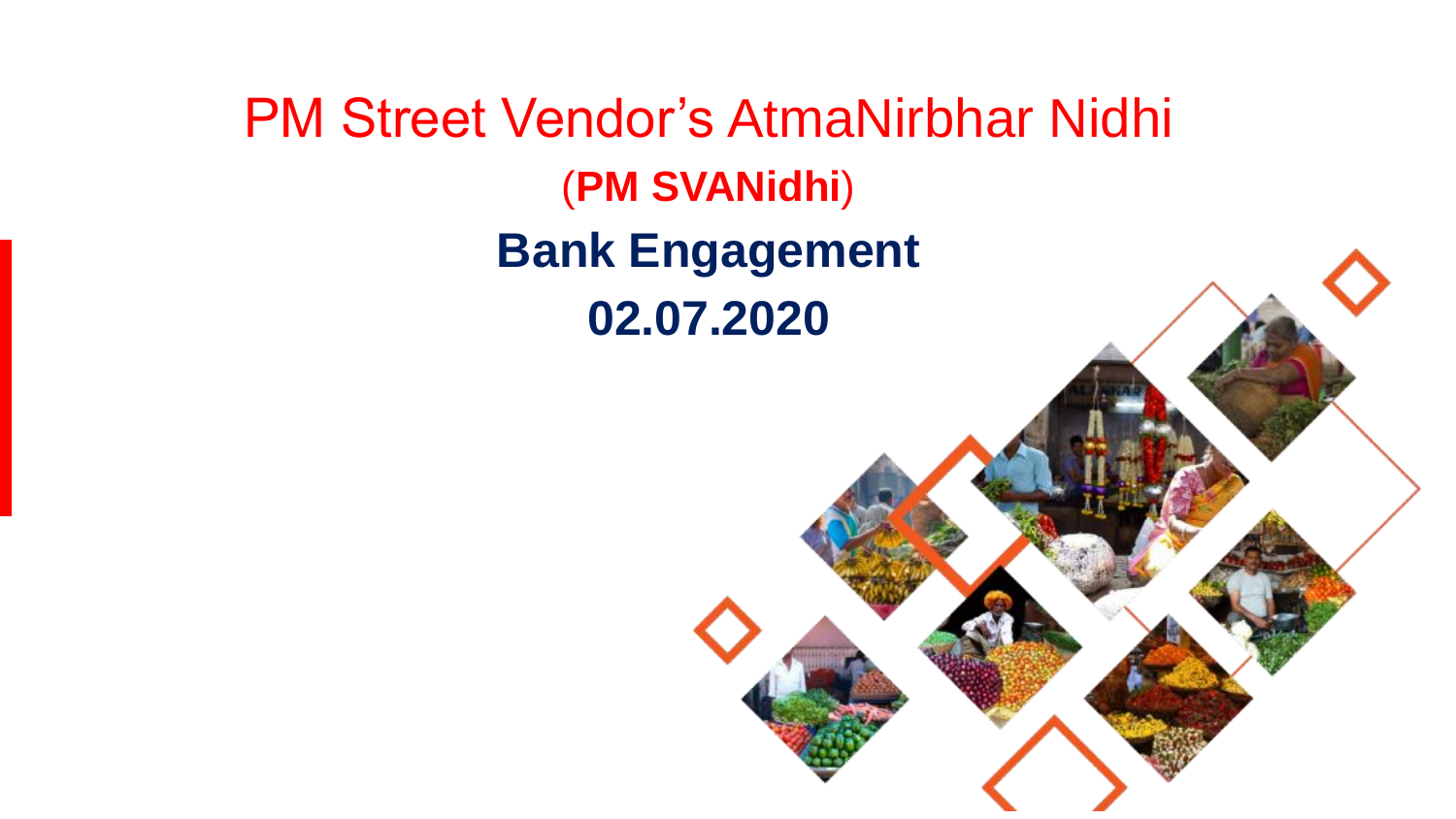# PM SVANidhi – Objectives & Eligible beneficiaries

- ✓ PM SVANidhi scheme announced by government of India aims to provide financial aid to Street vendors during the situation of COVID-19 pandemic.
- $\checkmark$  GoI has identified the urgent need to provide credit for working capital to street vendors in order for them to resume their businesses, as due to consequent lockdowns they might have exhausted their capital base and impacted their livelihoods adversely
- $\checkmark$  The Scheme will be available to all street vendors engaged in vending in urban areas as on or before March 24, 2020.

| Category | <b>Eligibility</b>                                                                                        |
|----------|-----------------------------------------------------------------------------------------------------------|
| Α        | Street vendors in possession of Certificate of Vending (CoV) / Identity Card issued by Urban Local Bodies |
|          | (ULBs)                                                                                                    |
| B        | Street vendors who have been identified in the survey but have not been issued Certificate of Vending /   |
|          | <b>Identity Card</b>                                                                                      |
|          | Street Vendors, left out of the ULB-led identification survey or who have started vending after           |
|          | completion of the survey and have been issued Letter of Recommendation (LoR) to that effect by the        |
|          | ULB / Town Vending Committee (TVC);                                                                       |
|          |                                                                                                           |
| D        | Street vendors of surrounding development/ peri-urban / rural areas vending in the geographical limits    |
|          | of the ULBs and have been issued Letter of Recommendation (LoR) to that effect by the ULB / TVC.          |
|          |                                                                                                           |

2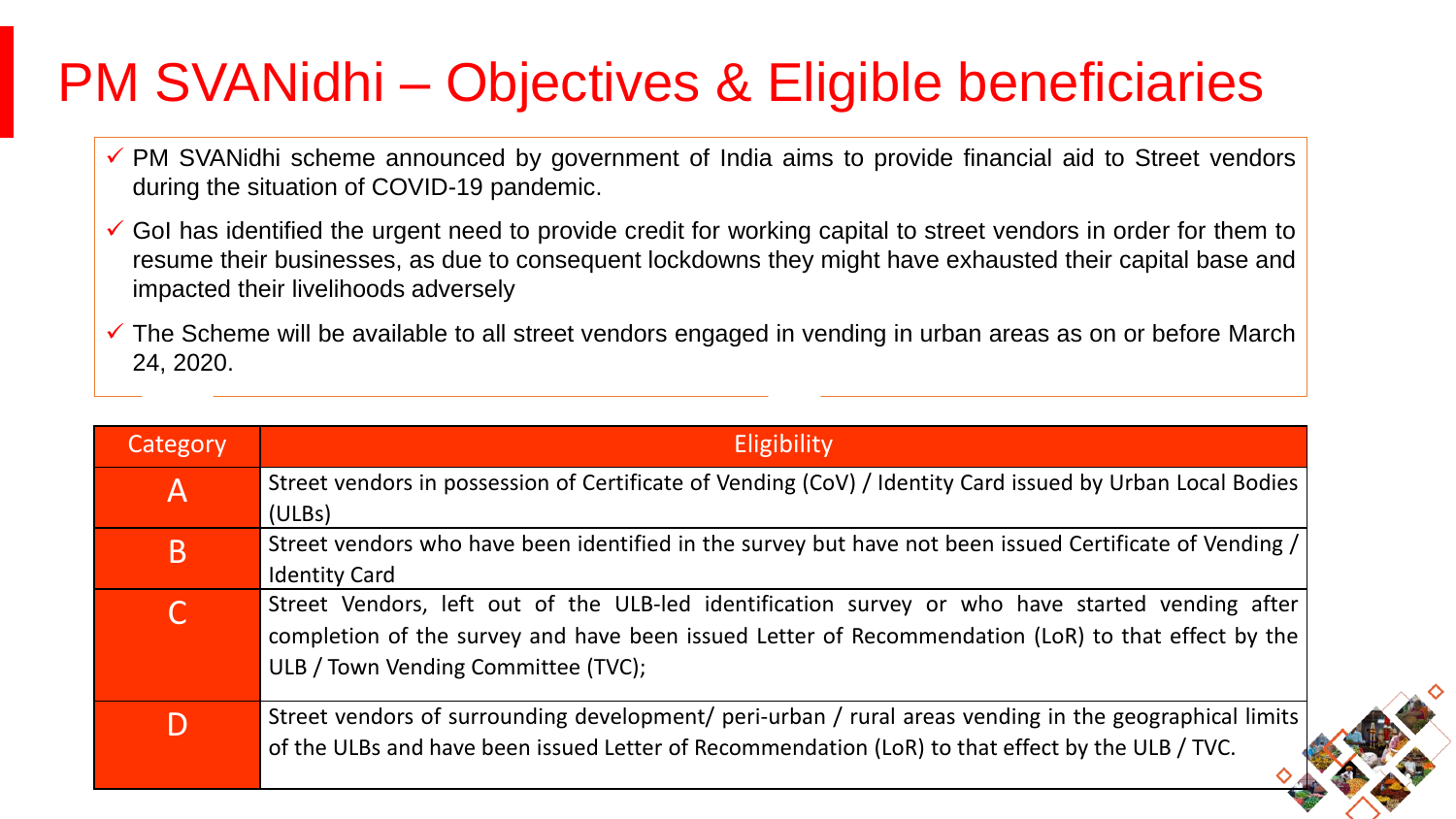# PM SVANidhi – Key Features of Scheme

- One-year Loans of up to Rs 10,000 to eligible street vendors (SVs) affected by COVID-19.
- Interest subsidy of 7% p.a. to be disbursed quarterly to standard accounts as on claim dates
- Cash back Incentives of upto Rs 1200 (maximum) for encouraging digital transactions by SVs
- Nearly 50 lakh SVs are expected to be covered over the scheme period upto March 31, 2022.
- The interest subsidy and maximum cash back incentive together are more than the interest to be paid SV. This will make the scheme very attractive for the SV and also induce disciplined credit behaviour.
- SIDBI is the implementing partner for Ministry.
- **Ministry also wants to use this program to create good quality information and data base of the street vendors in all urban locations. This will play a very important role in formalizing them into Institutional framework, which will help them feel more secured and also facilitate Government to plan effective welfare programs for them. Thus, the information in one-page application form designed for the program has to be captured in program portal.**

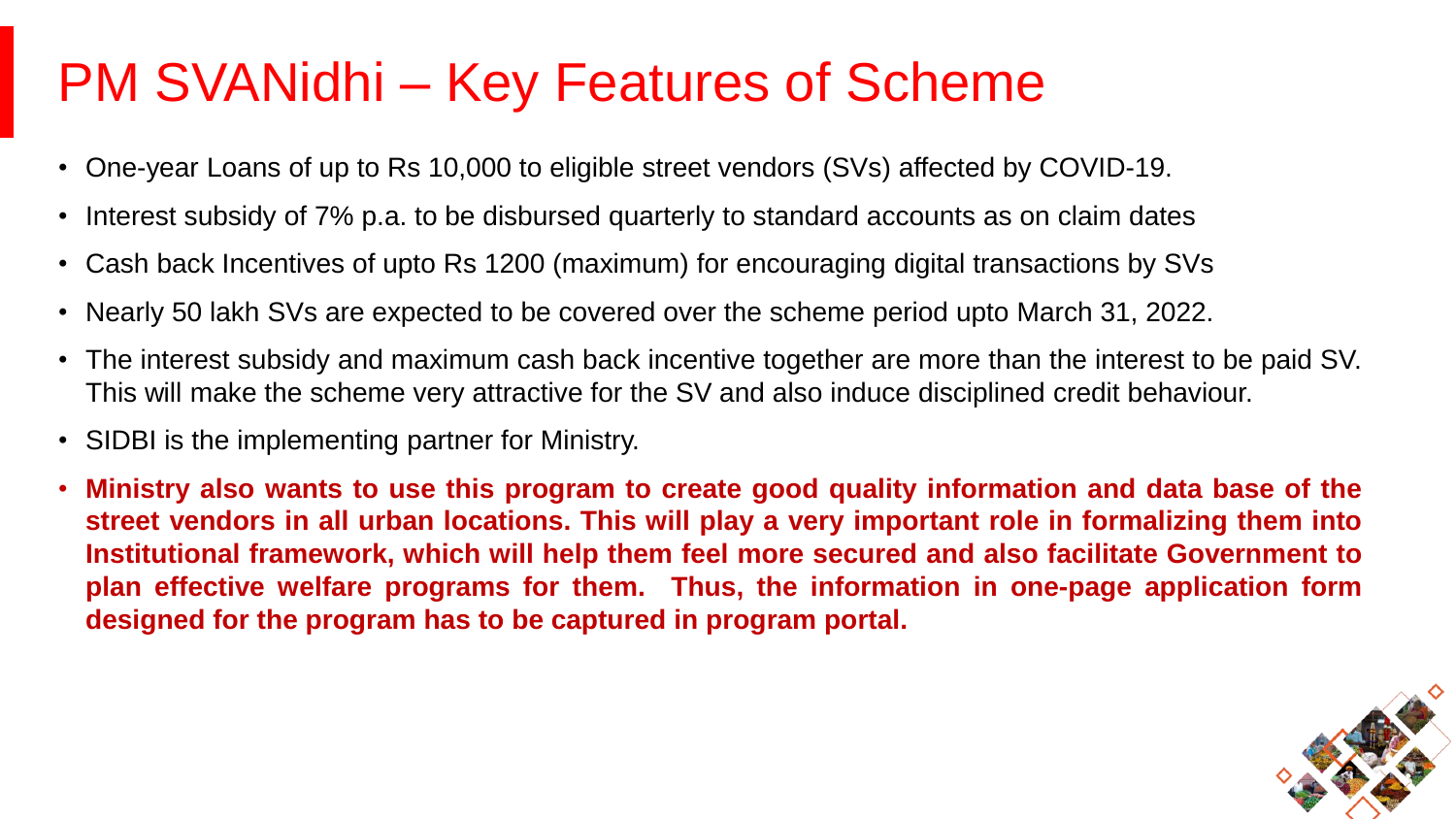# PM SVANidhi – Eligible Lenders & Rate of Interest

## **Eligible Lenders Guarantee**

- Scheduled Commercial Banks
- Regional Rural Ba4nks (RRBs)
- Small Finance Banks (SFBs)
- Cooperative Banks
- Non-Banking Finance Companies
- Micro Finance Institutions (MFIs)
- SHG Banks (e.g. Stree Nidhi etc.)

**Credit Guarantee**

Graded Guarantee Cover for the loans sanctioned to be administered by CGTMSE on portfolio basis:

- a) First Loss Default (Up to 5%): 100%
- b) Second Loss (beyond 5% up to 15%): 75% of default portfolio
- c) Maximum guarantee coverage will be 15% of the year portfolio.

All loans given by each lending institution under the scheme will be considered for coverage under the guarantee. The periodicity of filing of claims by lending institutions will be quarterly.

4

### *Rate of Interest*

**In case of Scheduled Commercial Banks, Regional Rural Banks (RRBs), Small Finance Banks (SFBs), Cooperative Banks & SHG Banks, the rates will be as per their prevailing rates of interest.** In case of NBFC, NBFC-MFIs etc., interest rates will be as per RBI guidelines for respective lender category. In respect of MFIs (non NBFC) & other lender categories not covered under the RBI guidelines, interest rates under the scheme would be applicable as per the extant RBI guidelines for NBFC-MFIs.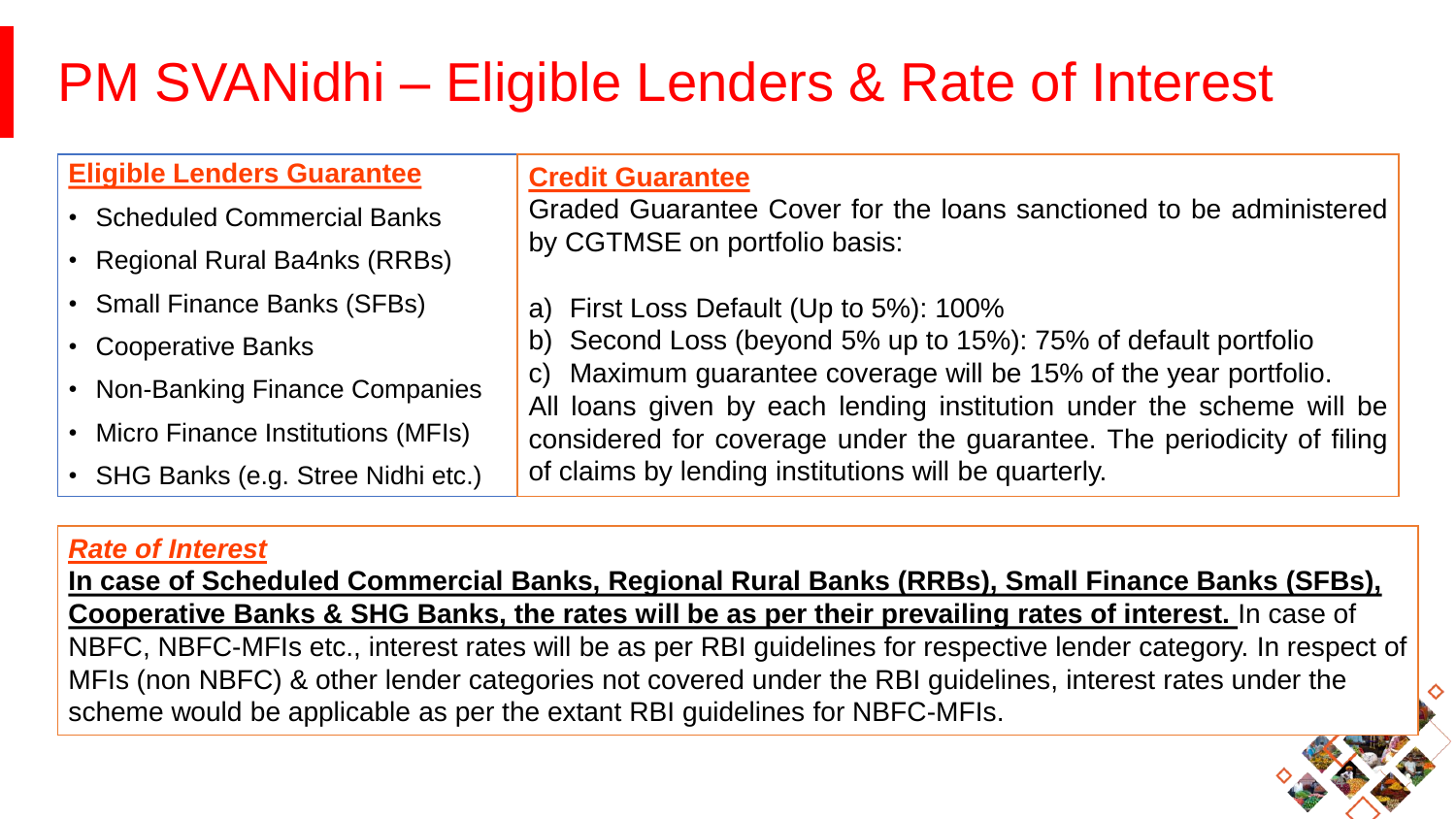PM SVANidhi **Program Platform**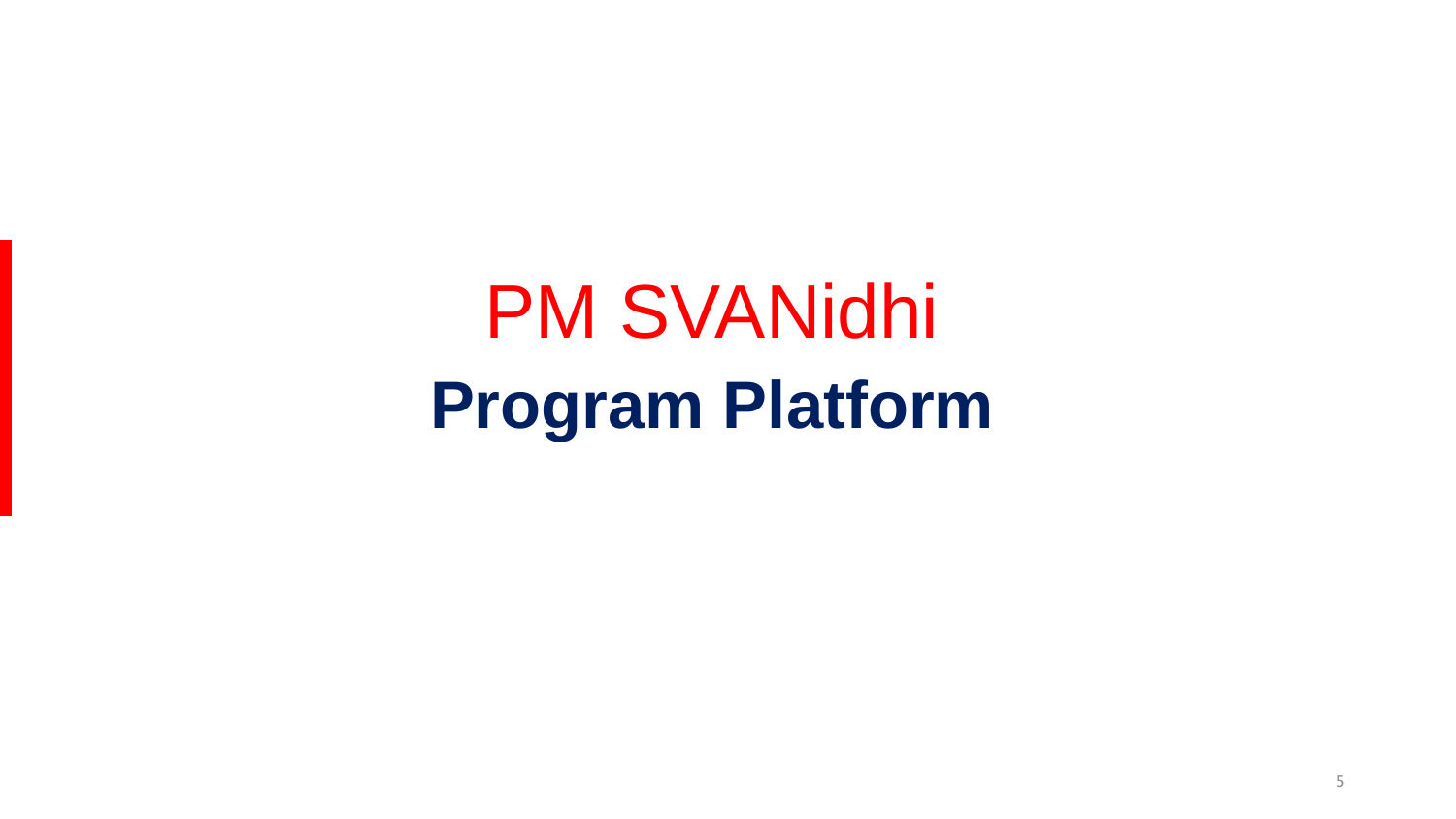## Portal functionality requirements

- $\checkmark$  An exclusive portal for the scheme with required integrations.
- ✓Portal brings together SVs, lenders and ULB ecosystem.
- ✓Survey data and enabling checking of name and unique number
- ✓Direct Applications by SVs on portal (and through CSCs)
- ✓Mobile App based application work flow
- $\checkmark$ EkYC must for applicants
	- $\checkmark$  MFIs not allowed aadhaar validation eKYC
	- $\checkmark$  One exclusive mobile based eKYC App for MFIs
- ✓Deduplication of applications
- ✓Submission of application data back on portal.
- ✓Enabling payment of digital incentive, interest subvention in borrowers accounts
- ✓Enabling system based approval by ULBs for certain legal documents.

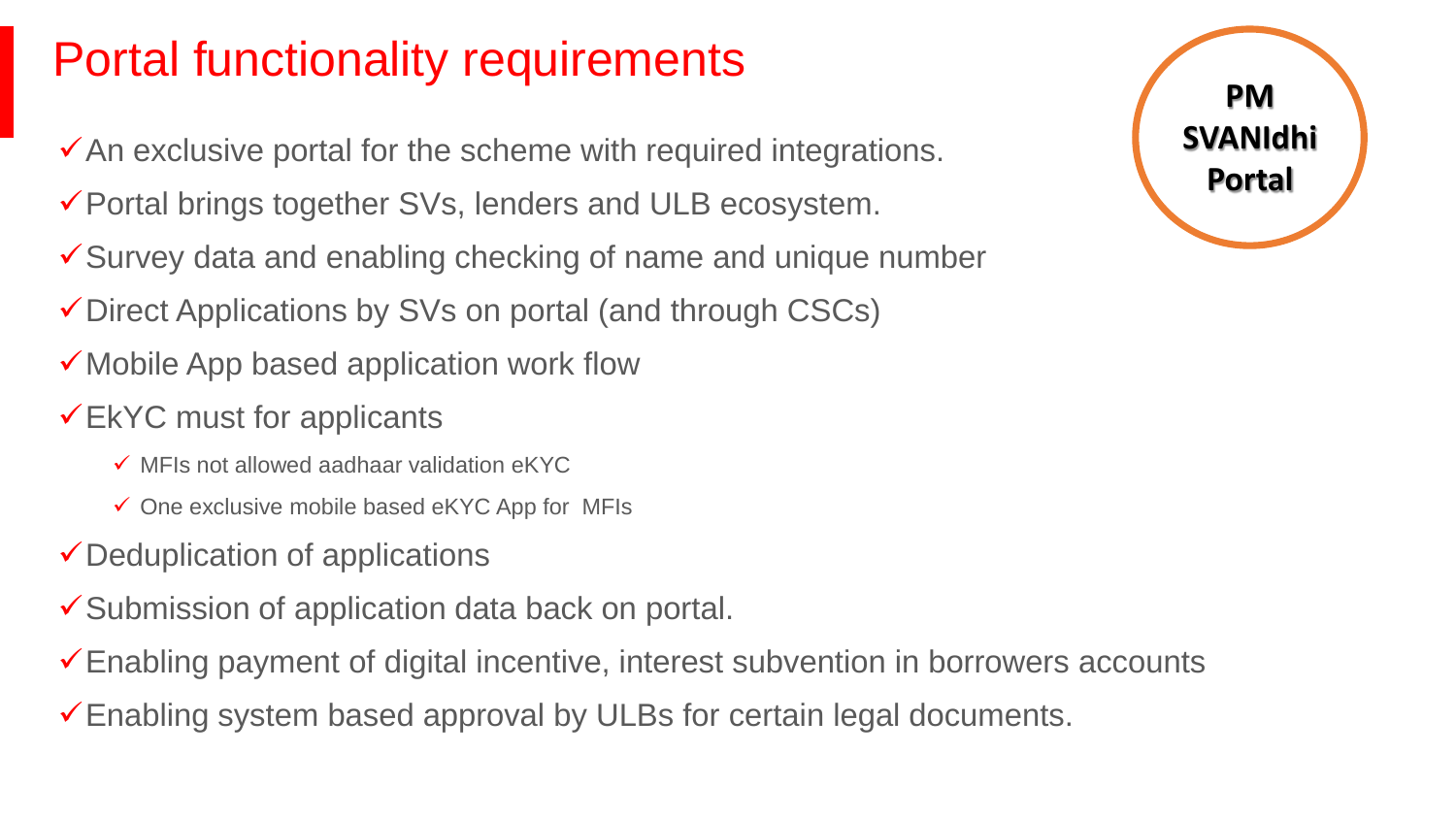## **PMSWANidhi Integrated IT platform**

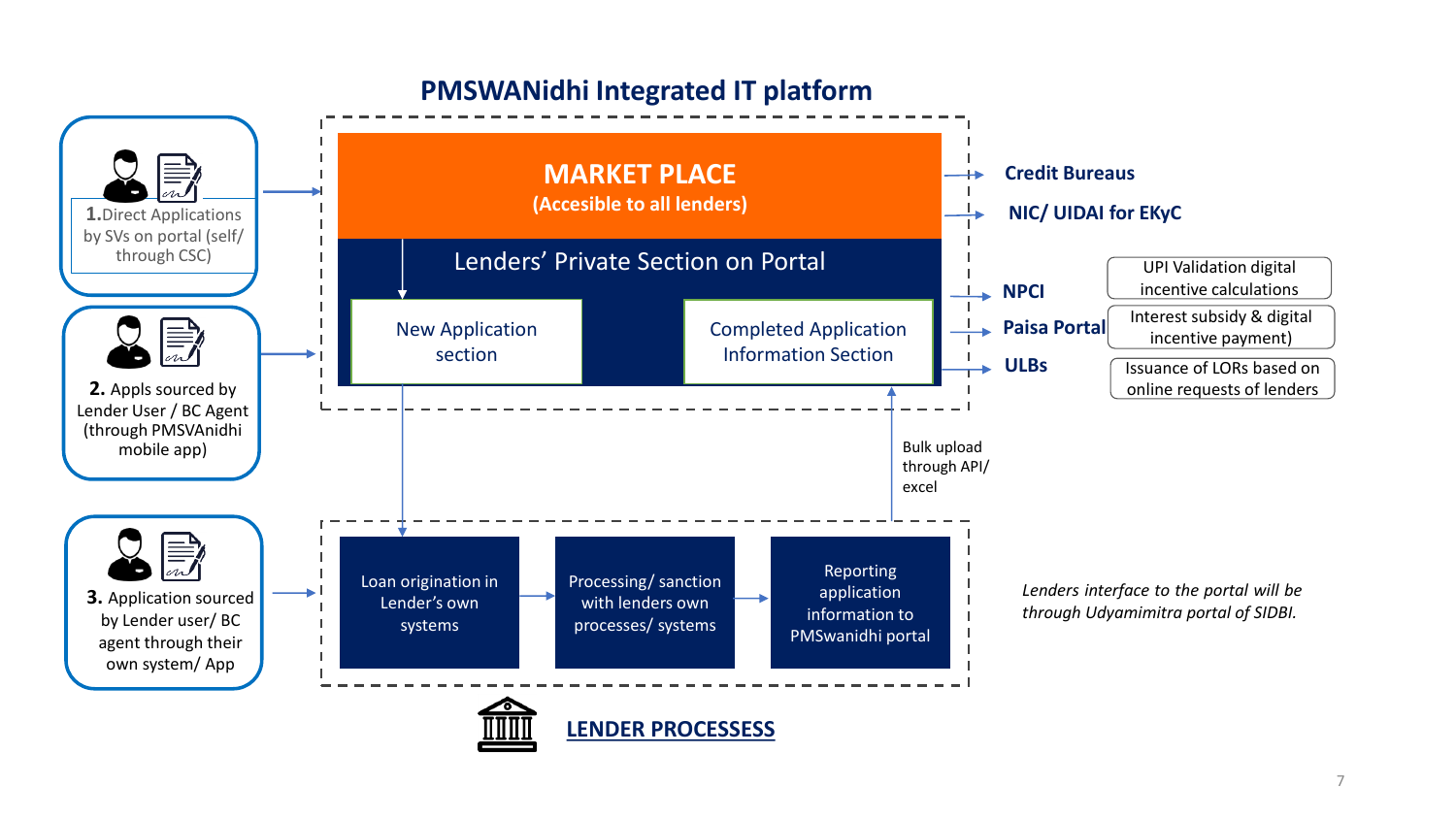## PM SVANidhi - Bank Onboarding

- ✓ Most Banks are already onboarded on UMP.
- $\checkmark$  An excel sheet shall be provided to Banks containing IFSC code of the branches presently mapped with UMP. Banks will be required to update the PinCode, Active Status\* for PM SVANidhi of the Branches in the excel sheet and send back to us for updating in the system
- $\checkmark$  Bank's admin/Branches can create its users and forward link to its users (employee / BC Agent) for Mobile App download.
- ✓ Organization information shall be uploaded on the Udyami Mitra portal and log in IDs will be sent to all RO/ branch admins. Details of branches will be visible in search on home page.
- $\checkmark$  In case any Bank is not onboarded on UMP, they will be helped to do so.
- ✓ **Origin of applications, processing of applications and submission of application information on the portal by lenders could be done using 3 different processes described in subsequent slides.**

\**Only Branches which will be carrying PMSVANidhi business may be marked as Active in excel sheet so that applications in market place can be seen by/ flow to only those branches.*

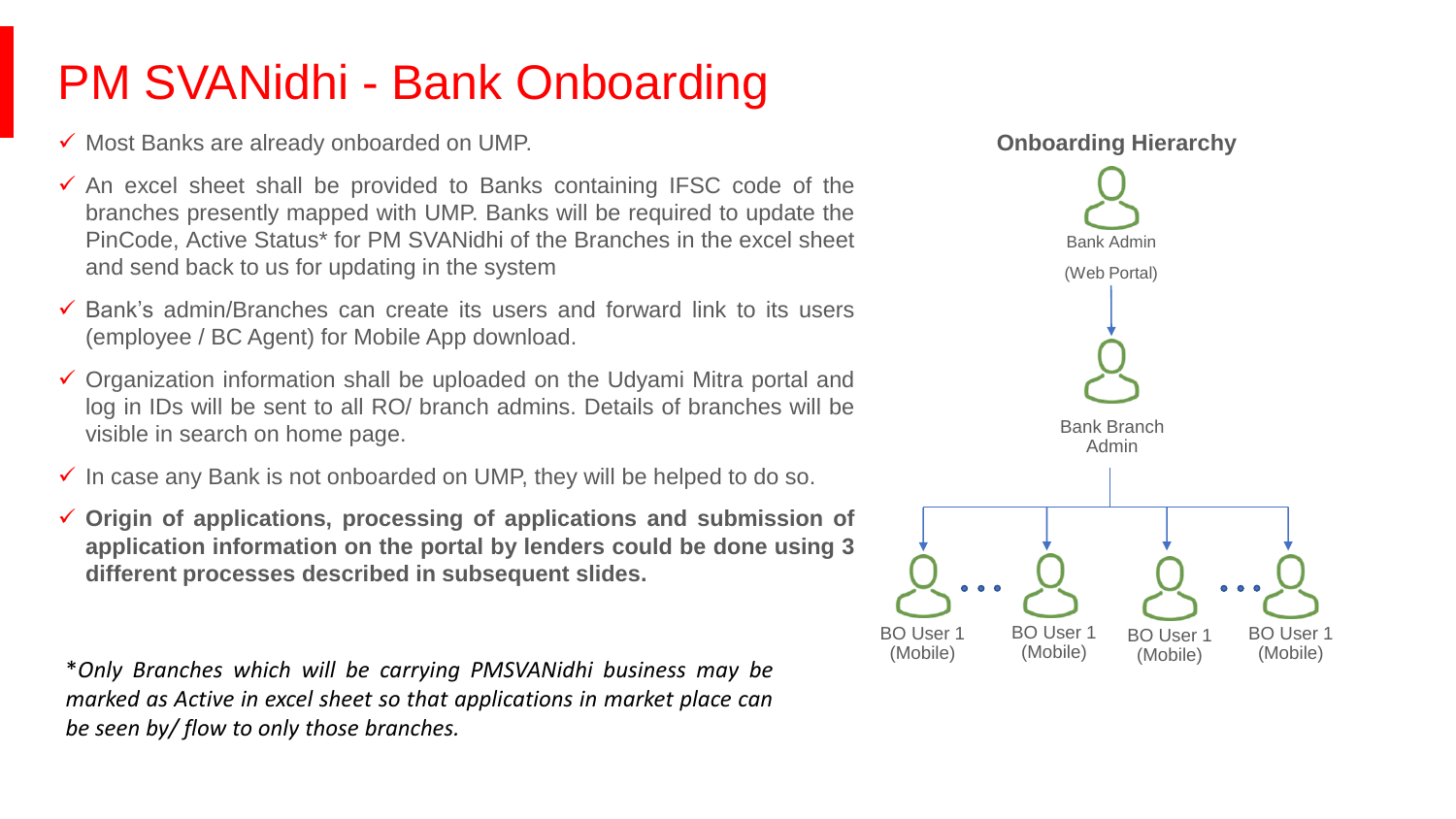## **1. Direct Application by SVs on PMSVANidhi portal - Web**

**NAS** – New Application Section;

**CAIS** – Completed Application Information Section



#### **PROCESS ILLUSTRATION**

- Street Vendor (SV) registers on PMSVANidhi portal ( directly or with the help of a CSC) and completes 4 step process for submitting application:
	- Check Vendor Eligibility (as per ULB provisions).
	- Fill application form (including Aadhar validation/ EKYC)
	- Upload documents
	- Submit application to Market Place (will be visible to all lenders in vicinity/ district) or to a preferred lender
- Lenders (Banks) who have registered on Udyamimitra portal (managed by SIDBI) will be able to see the application in the market place of UMP along with *an Identity check report & Credit rating report and score.* A Branch Manager will see applications in the vicinity/ District
- If a lender "picks up" an application it will reflect on his "New Application section(NAS)" of his dash board.
- In NAS lender will also get an editable version of application. Based on field visit/ diligence, lender can update the applicant information. A copy of original application and updated application information could be downloaded also**. Lender will sanction the application as per its internal process/ policy.**
- Once lenders marks the application completed after sanction, the application moves to "Completed Application Information section (CAIS)".
- In CAIS only system based processes will take place viz. Validation of UPI ID ( by NPCI) and online transmission of request of Lender for Letter of recommendation to concerned ULB (only in case of vendor Category C2 and D2 as explained in slide no. 13).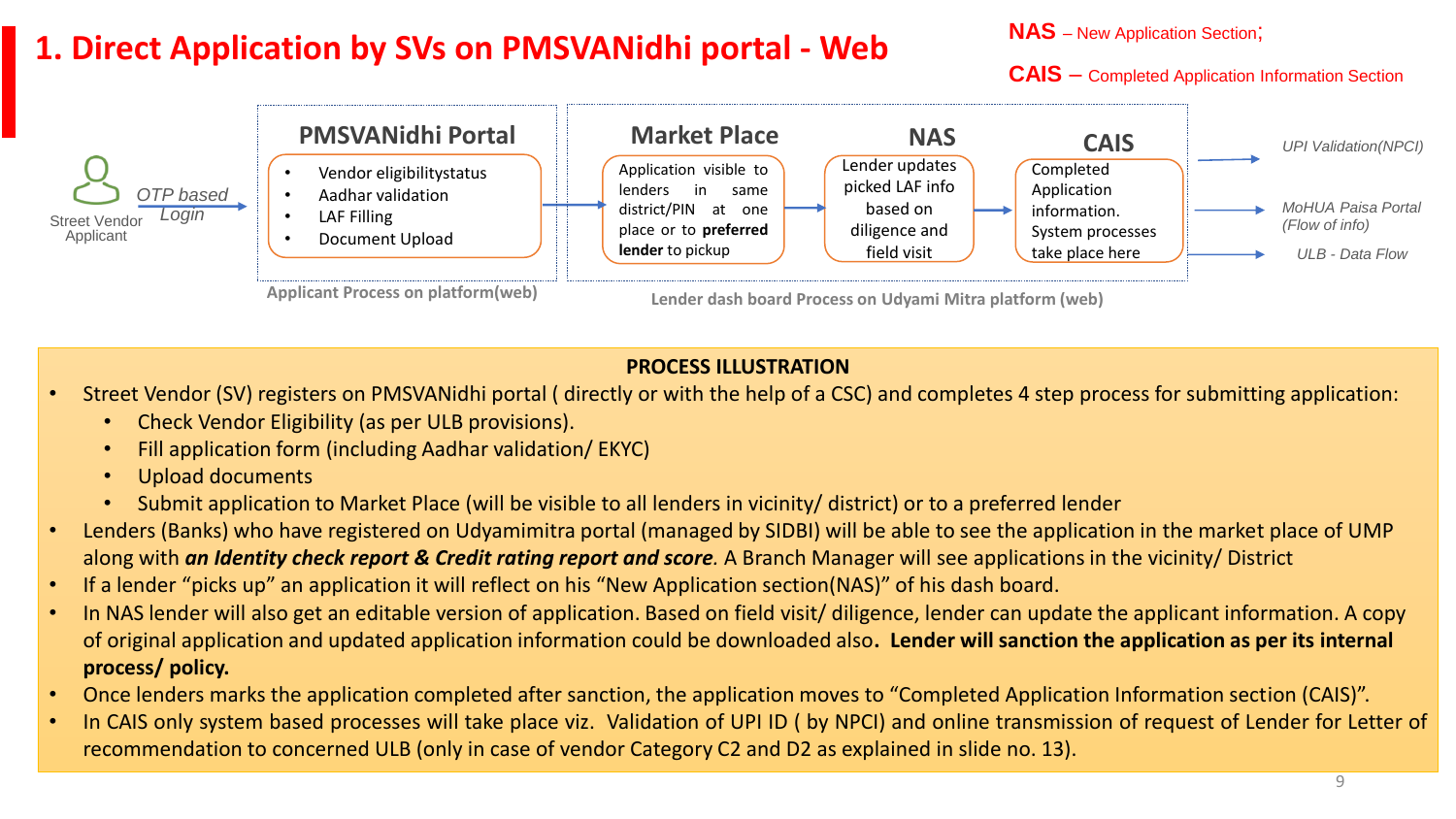## **2. Application Sourced by Lenders –onProgram Mobile App**

10



#### **PM SVANidhi**

**PM Street Vendor's AtmaNirbhar Nidhi** 

A SPECIAL MICRO-CREDIT FACILITY FOR STREET VENDORS



- On submission the application will reach the New Application Section (NAS) of respective branch along with *an identity and Credit rating report and score.*
- In NAS lender will also get an editable version of application. Lender will sanction the application as per its internal process/ policy. They can also down load the application from here.
- Once lenders marks the application completed after sanction, the application moves to "Completed Application Information section (CAIS)".
- In CAIS only system based processes will take place viz. Validation of UPI ID ( by NPCI) and online transmission of request of Lender for Letter of recommendation to concerned ULB (only in case of vendor Category C2 and D2 as explained in slide no.13).
- Later lenders update details on CAIS section for disbursement and quarterly interest subsidy calculations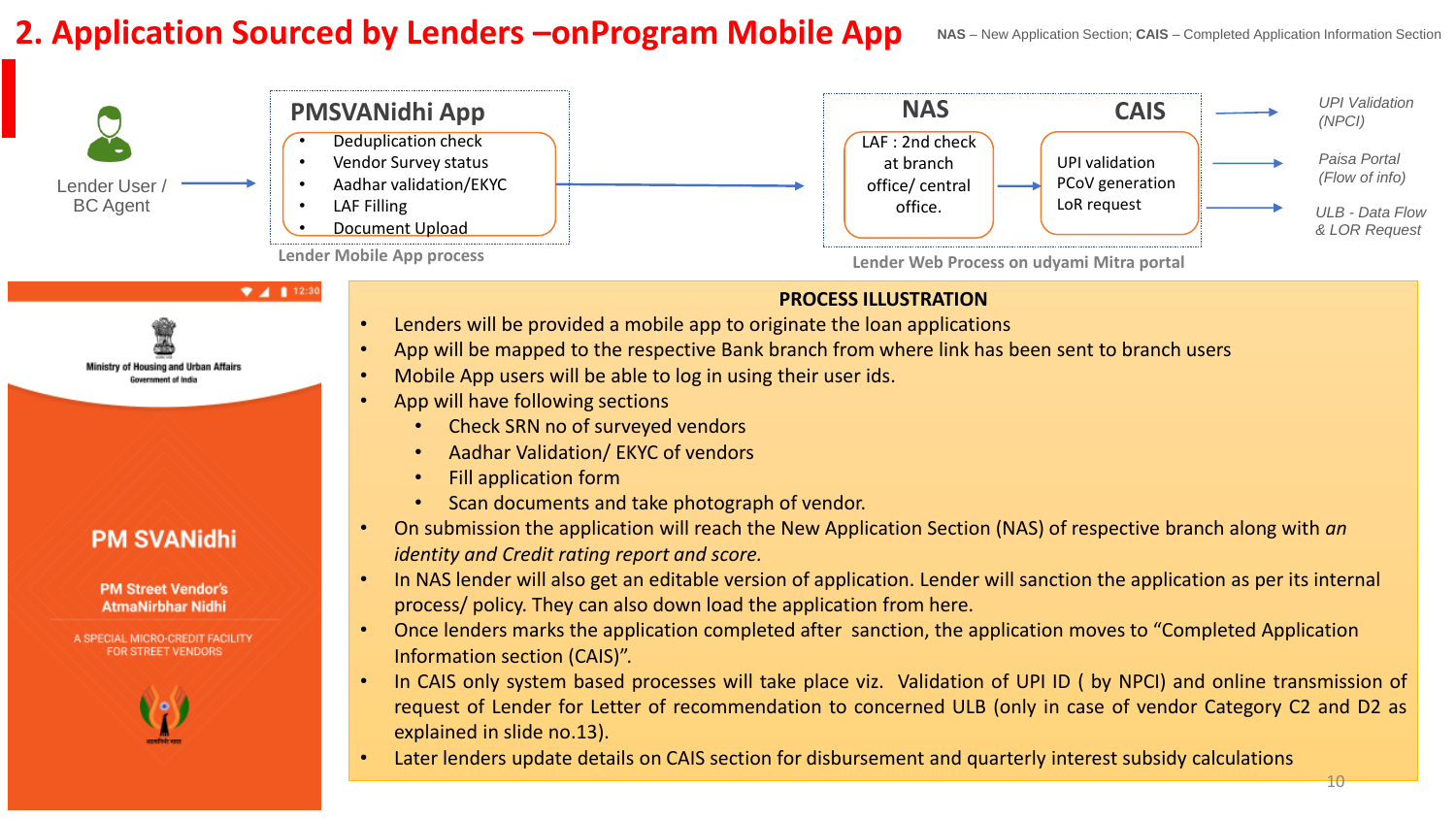## **3. Application Sourced by Lenders through their own systems**



#### **PROCESS ILLUSTRATION**

- This process is for lenders who will want to use their existing IT systems and processes for sourcing applications
- Banks will be provided a mobile app for 2 mandatory functions :
	- Vendor category marking (as explained in page 16)
	- Aadhar Validation/ EKYC of vendors
- On completion a program **application number** shall be generated, which lenders shall submit as proof of aadhar validation and also for future use while bulk uploading data.
- After lenders complete their process and sanction loan through their own processes, they will submit the information on Udyamimitra portal through Excel or API. In case of excel upload they will have to submit documents individually.
- In CAIS only system based processes will take place viz. Validation of UPI ID ( by NPCI) and online transmission of request of Lender for Letter of recommendation to concerned ULB (only in case of vendor Category C2 and D2 as explained in slide no.13).
- Later lenders update details on CAIS section for disbursement and quarterly interest subsidy calculations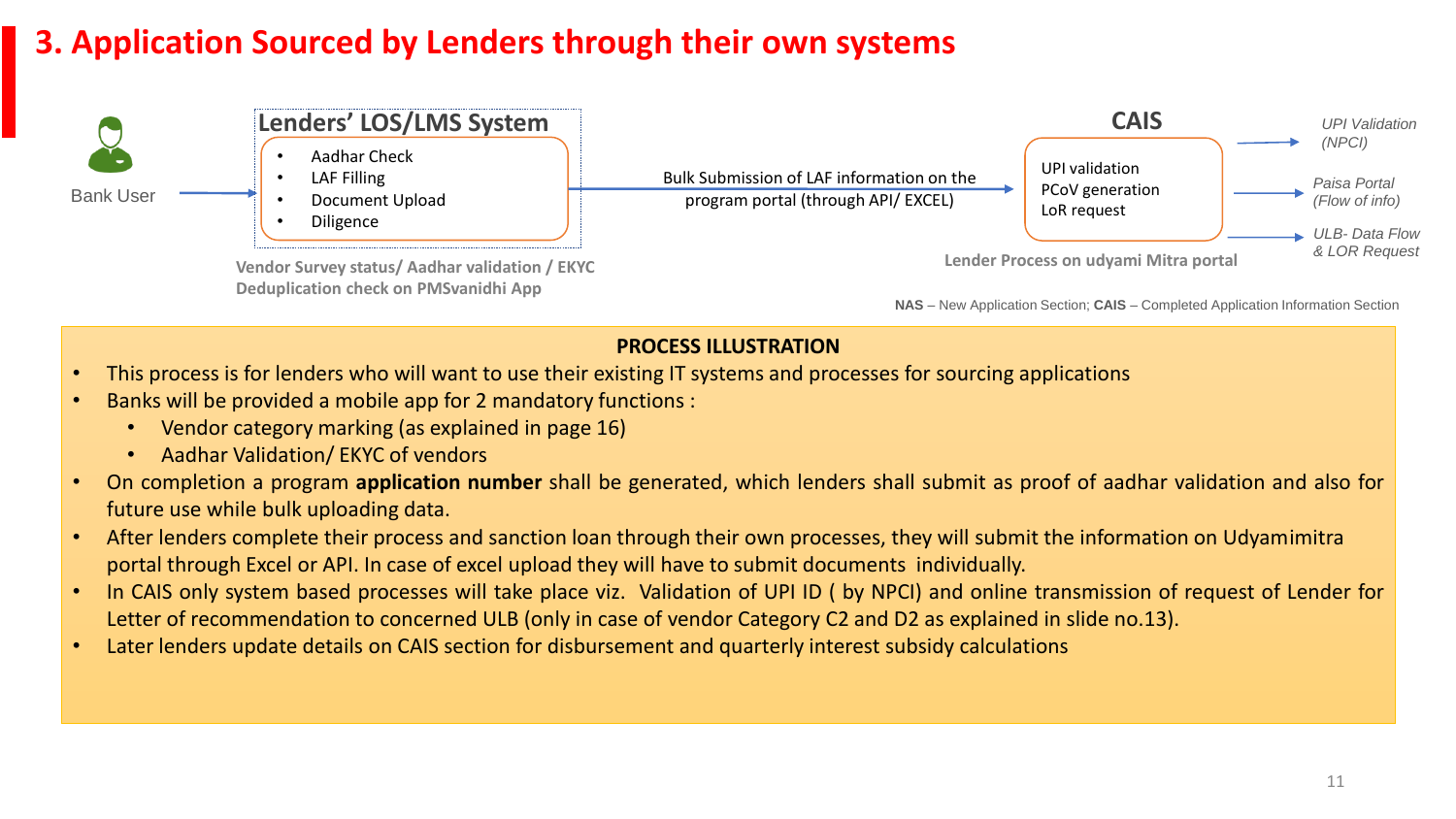## **Street Vendor Eligiblity Check – By Lenders**

| <b>Category</b> | <b>Eligibility</b>                                                                        | <b>Document</b>                                        |
|-----------------|-------------------------------------------------------------------------------------------|--------------------------------------------------------|
| $\mathsf{A}$    | Street vendors identified in survey and in possession of Certificate of Vending (CoV) /   | CoV/ID Card                                            |
|                 | Identity Card (ID Card) issued by Urban Local Bodies (ULBs)                               |                                                        |
| B               | Street vendors who have been identified in the survey but have not been issued CoV/ ID    | Provisional CoV to be generated on portal<br>$\bullet$ |
|                 | Card                                                                                      |                                                        |
|                 | Street Vendors, left out of the ULB-led identification survey or who have started vending |                                                        |
|                 | after completion of the survey. 2 sub categories will be there :                          |                                                        |
|                 | C1 : SV has been issued Letter of Recommendation (LoR) by ULB/TVC                         | LoR to be uploaded                                     |
|                 | C2 : SV has not been issued LoR by ULB/ TVC                                               | Lender online request for LoR to ULB                   |
|                 | Street vendors of surrounding development/ peri-urban / rural areas vending in the        |                                                        |
|                 | geographical limits of the ULBs (not covered in Survey). 2 sub categories will be there : |                                                        |
|                 | D1 : SV has been issued Letter of Recommendation (LoR) by ULB/TVC                         | LoR to be uploaded                                     |
|                 | D2 : SV has not been issued LoR by ULB/TVC                                                | Lender online request for LoR to ULB                   |
|                 |                                                                                           |                                                        |

#### **Vendor Eligibility ( PROCESS for lenders )**

- *Category A :* In case SV possesses a CoV/ ID card, Banks will check his name in survey list on APP/ portal and obtain his Survey reference Number. they will have to submit copy of CoV along with application information on portal.
- **Category B** : In case vendor says he was surveyed but he was not issued a CoV/ID card, lender to obtain his SRN and after they submit application information on CAIS, a Provisional CoV (only for the scheme) shall be generated automatically.
- *Category C1/D1* : Vendor not covered in survey but is in possession of LoR issued by ULB/TVC. Lender to upload copy of LoR while submitting application information
- **Category C2/ D2**: Vendors are not covered in survey and LoR is also not issued to them. After completing their diligence/sanction and submission of application information on CAIS, a system generated on line request for issue of LoR will be transmitted to the concerned ULB. As per the scheme ULBs will be expected to issue the LoR within a time period of 15 days.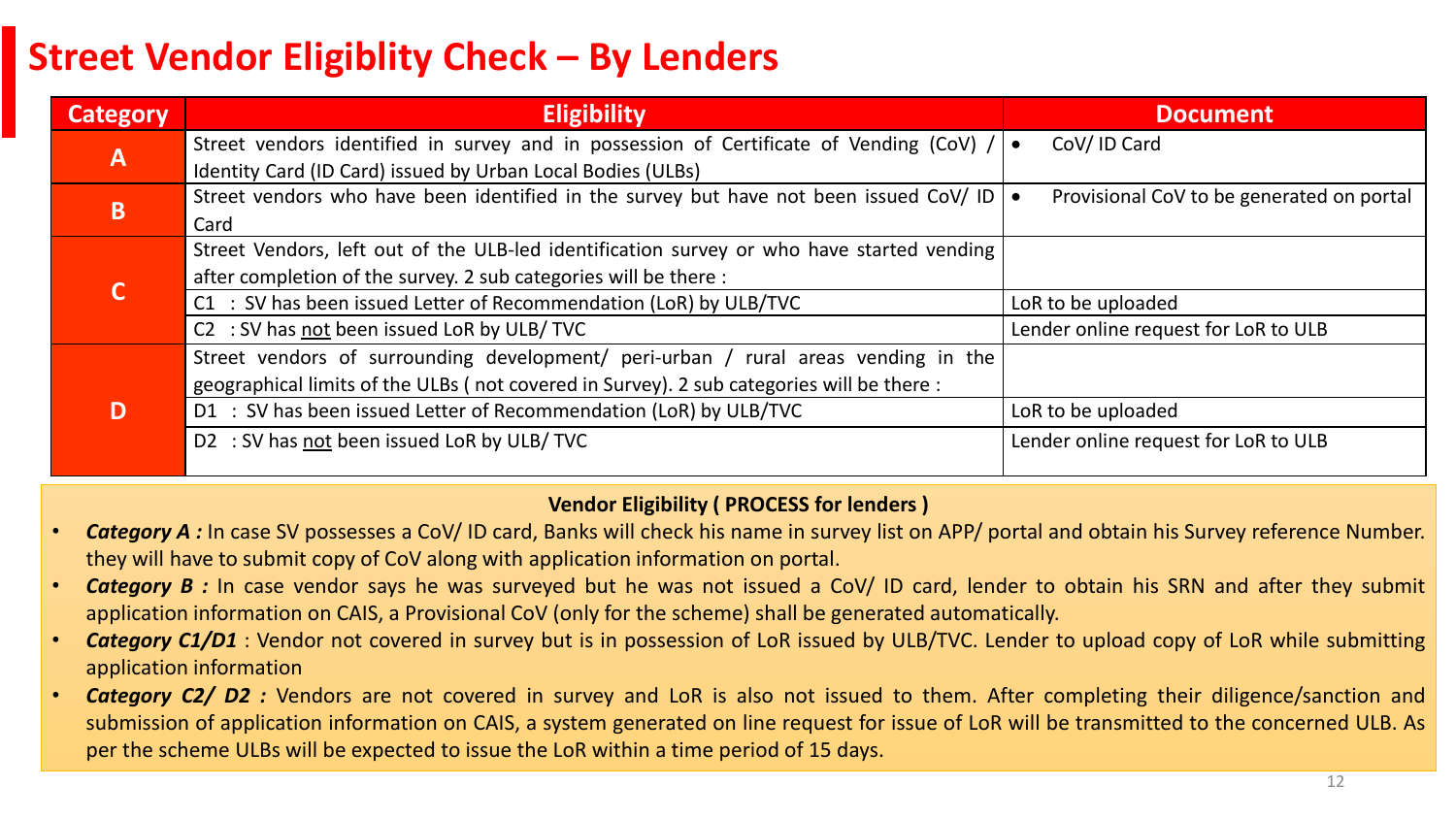# Digital Payment Aggregators Onboarding

- ✓The loan application form has fields for collection of UPI ID, if SV has one and also for collecting details of Rupay Card if he has one.
- $\checkmark$  If not, lender is expected to make arrangement with payment aggregators to get the SV onboarded on the digital mode and obtain UPI ID.
- ✓Major Payment aggregators like Paytm has agreed to provide free UPI ID to the SV.
- ✓UPI ID/ Rupay Card Validation will take place through NPCI system on the portal when lenders submit information in the CAIS section.
- ✓NPCI to provide monthly digital transaction details along-with eligible cash back incentive info to the portal which will be transmitted to Paisa portal of MoHUA and eligible cash back will be paid directly in SV's accounts.
- ✓Lender process only to ensure he has a UPI ID before application information is submitted in CAIS.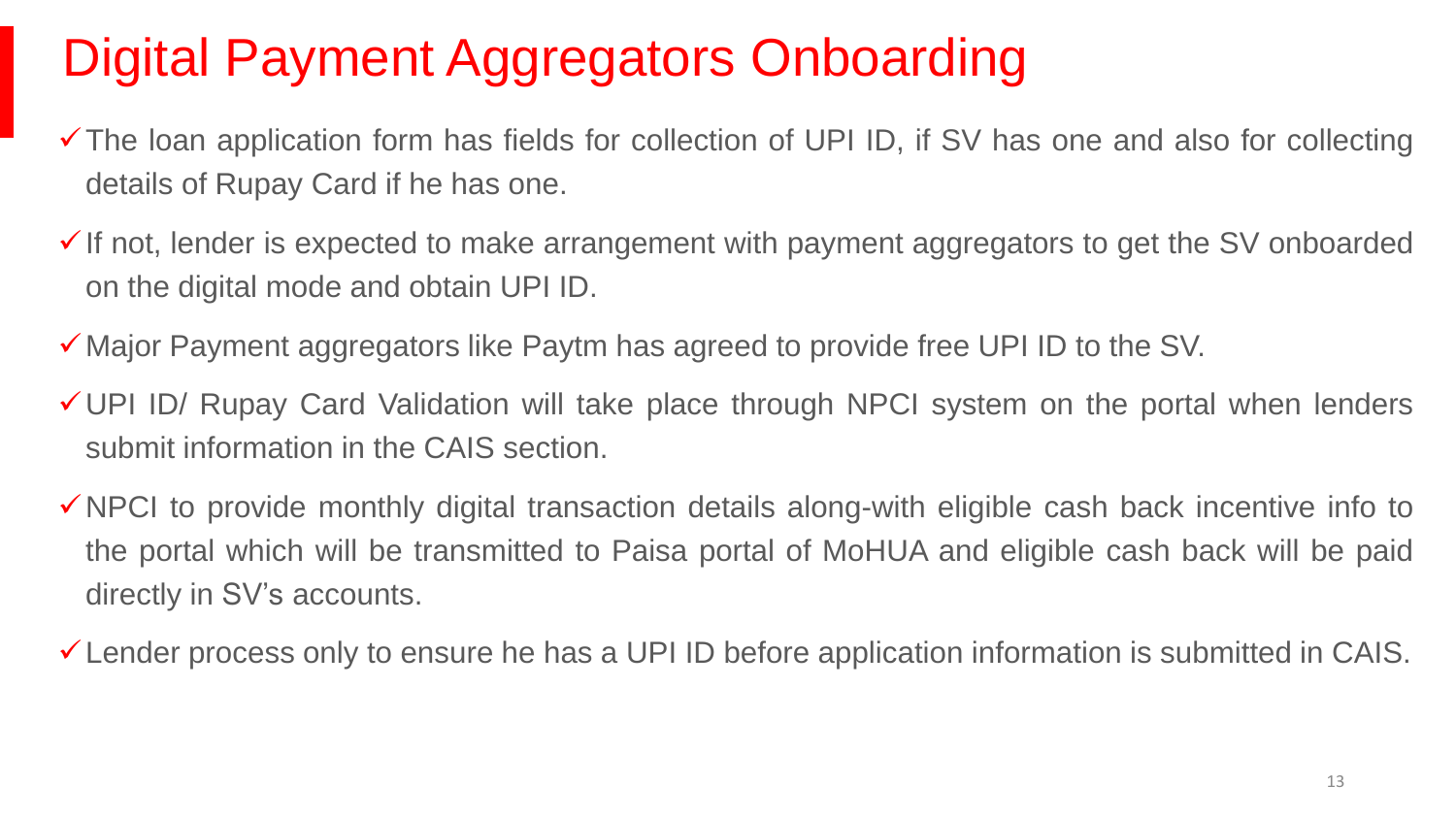# CGTMSE Onboarding

- ✓Most Banks are already onboarded on CGTMSE & registered as Member Lending Institutions (MLIs)
- ✓MFIs will be onboarded on the CGTMSE platform for the **first time** for the scheme
- ✓CGTMSE has system driven process for making coverage applications and also claim settlement.
- ✓**A new scheme shall be created by CGTMSE for PMSVANidhi** ✓**First lodgement of portfolio by July end and first claim submission will be after Q2.**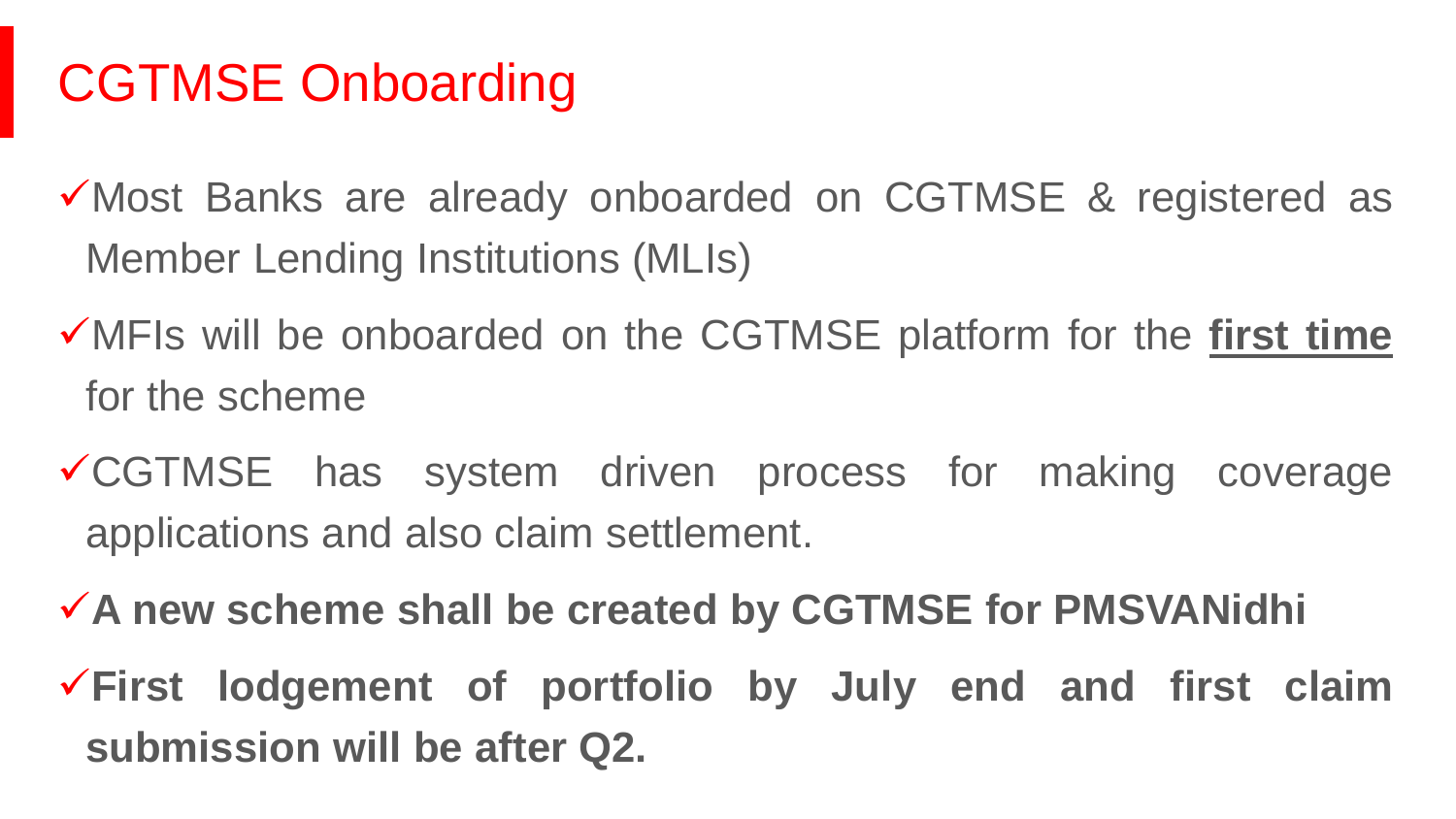## Banking Correspondence (BCs)

✓A Consultation meeting with BCs was held by MoHUA & SIDBI

- ✓All leading BCs of the country attended & expressed great interest to participate in the program
- ✓The first loss guarantee makes an interesting proposition for the lenders & BCS to collaborate for the scheme
- ✓Keeping in view, the small ticket size of the loan and profile of the beneficiary (Street Vendors), the BC arrangement expected to be a good strategy for the success of the program
- ✓Govt. is also encouraging engagement of BCs in the program.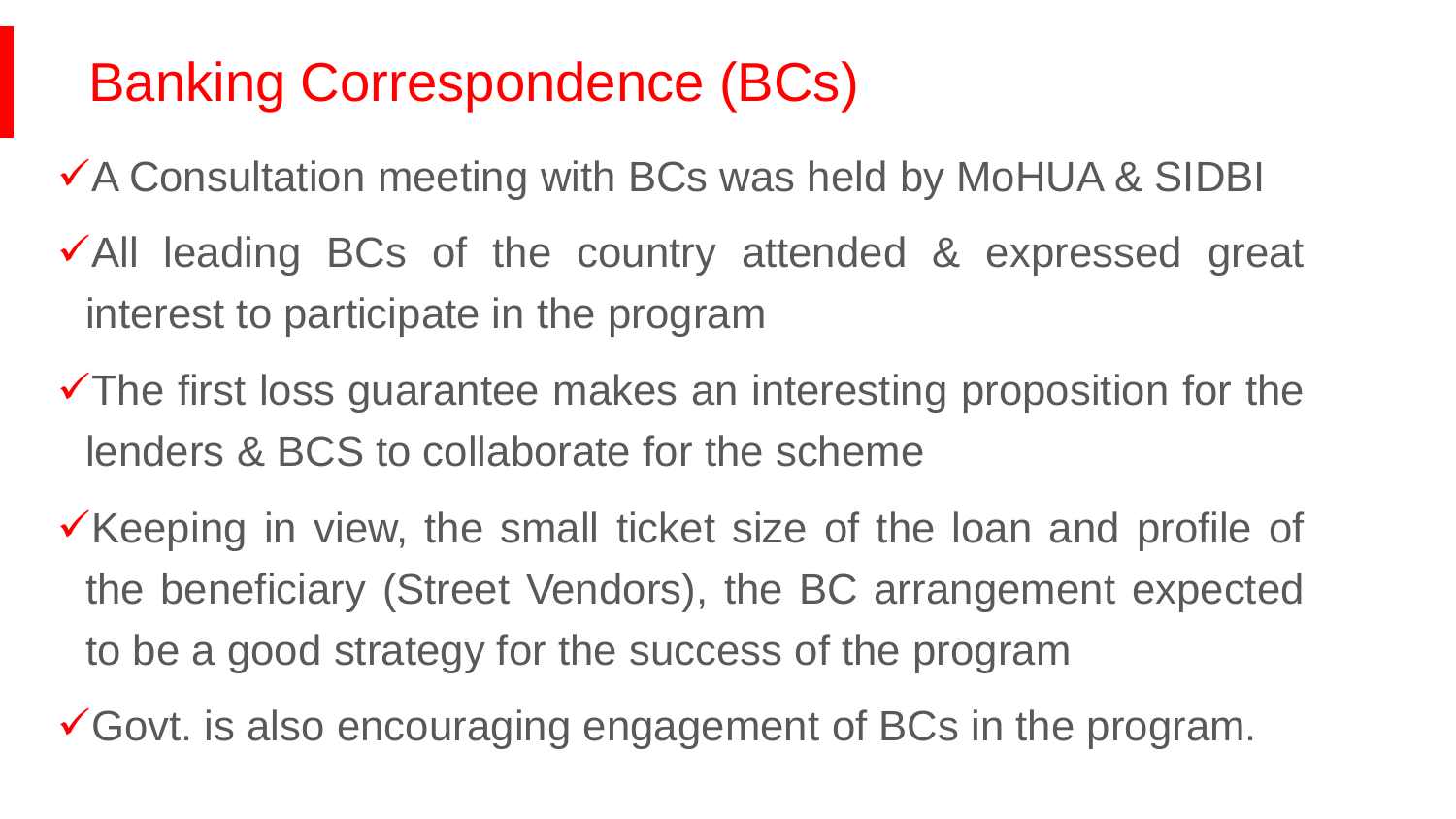## Immediate action points (To Do) for Banks

- $\checkmark$  Nominate a nodal officer for the Scheme.
- ✓Update branch data in Udyami Mitra Portal as explained in presentation
- ✓Create a new Scheme Code for PMSVANidhi scheme.
- $\checkmark$  It is advised to have a simple IT driven score based approval process.
- ✓ Active branches to be ready for picking applications in Market Place. Process 1 described to be used by all Banks for Direct applicants
- ✓Banks are advice to decide on using **either** Process 2 or 3 (explain in earlier slides) for applications sourced by their employee
- ✓Banks to positively explore using Bank Correspondents(BCs) keeping in view small value loan. Several BCs have shown interest.
- ✓Start accepting applications from July 1.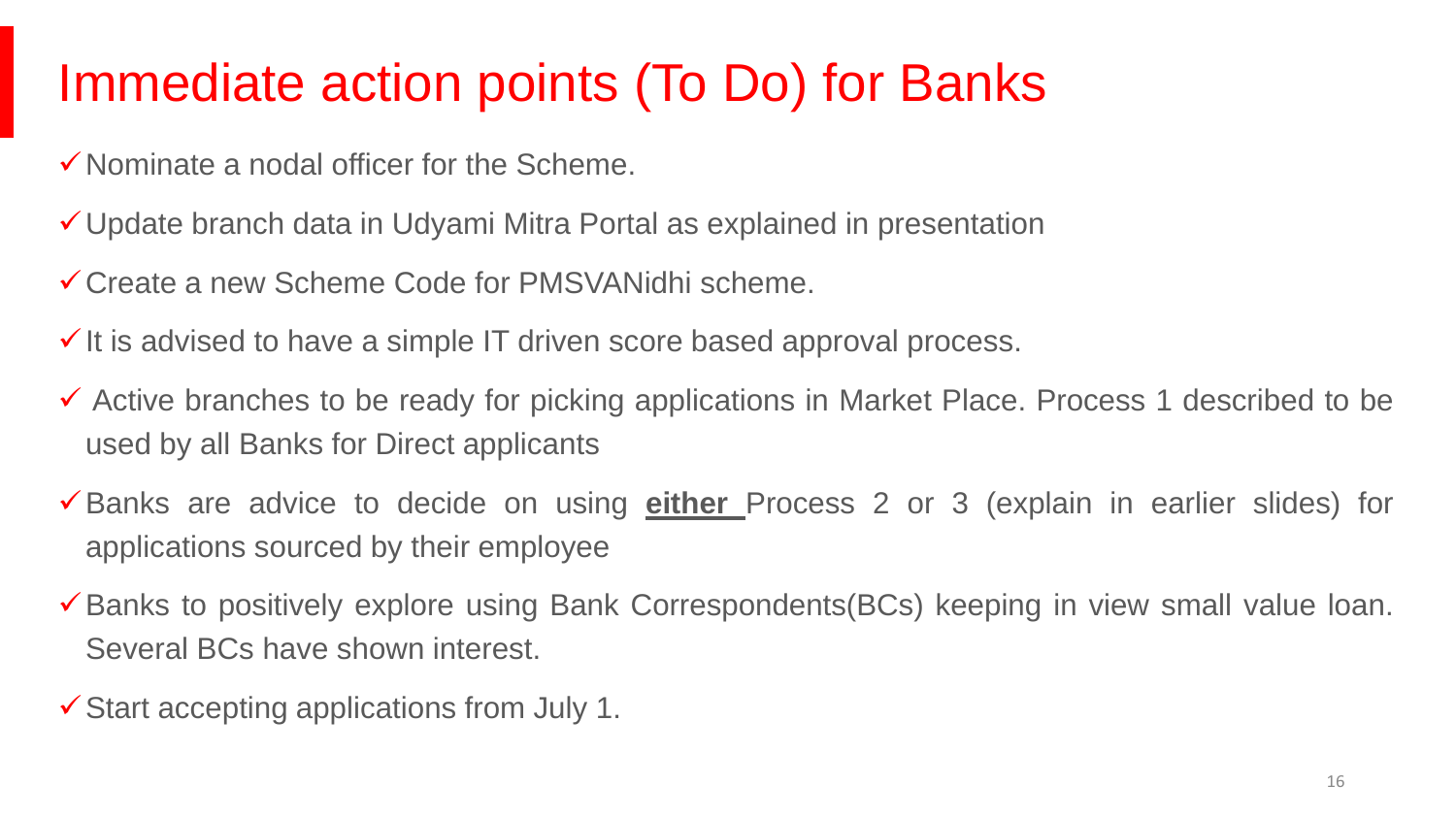## Project Timelines

| <b>Activity</b>                                                                                               | <b>Timeline</b>     |
|---------------------------------------------------------------------------------------------------------------|---------------------|
| Portal Launch                                                                                                 | June 29, 2020       |
| Direct Application on portal                                                                                  | July 2, 2020        |
| Mobile App based application flow for lenders                                                                 | <b>July 9, 2020</b> |
| ULB module for LoR approval and dashboard for monitoring                                                      | July 10, 2020       |
| Integration with Banks for application data flow<br>1st set of APIs to be circulated for review on Jul3, 2020 | July 10 onwards     |
| <b>NPCI</b> integration                                                                                       | July 15, 2020       |
| Interest subvention                                                                                           | July 30, 2020       |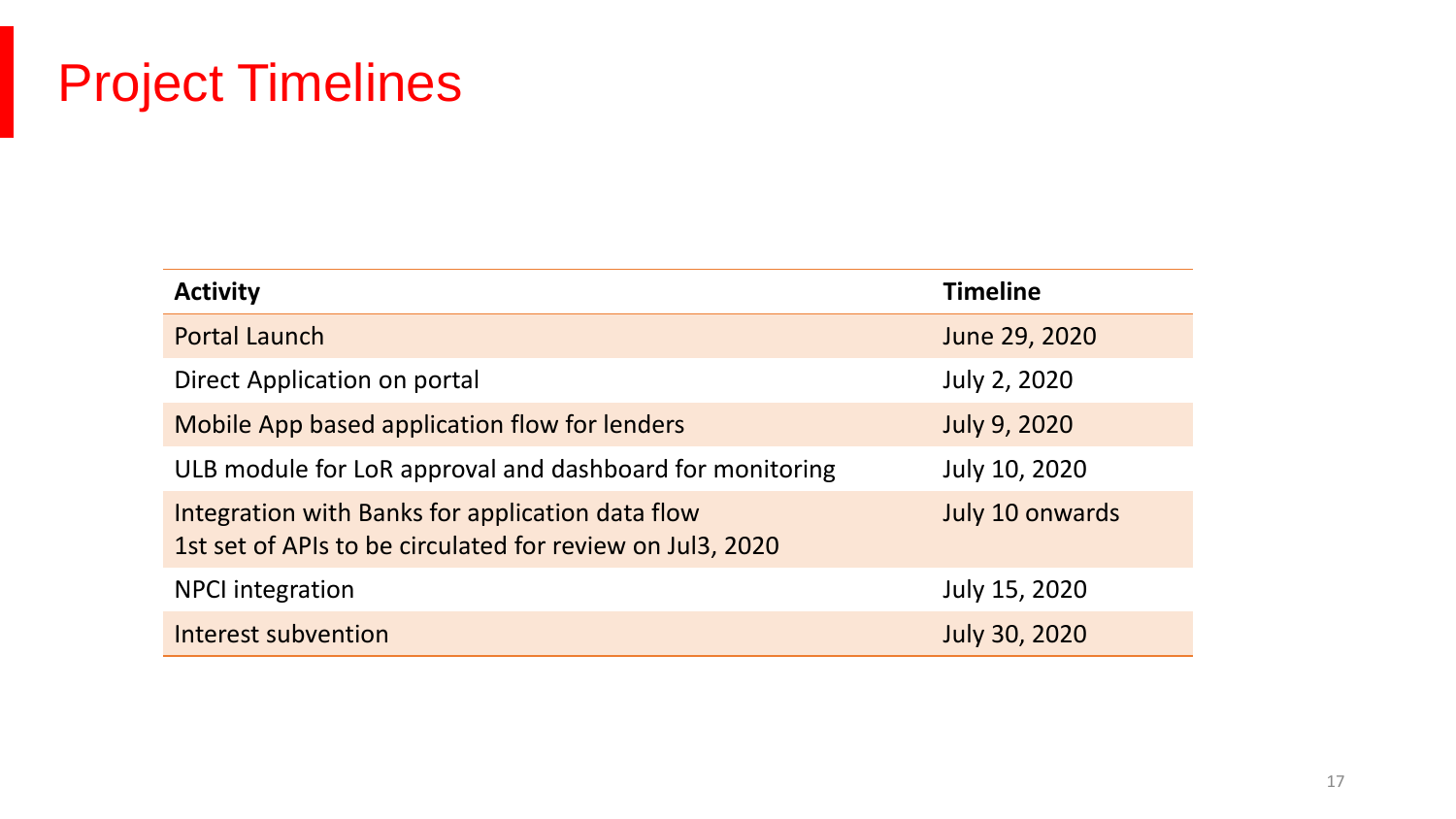# Contact Details

- Shri. Yoginder Singh, Director, MoHUA
- Email id dirud-mud@nic.in
- Shri Pratyush Mishra, SIDBI
- Shri Chanchal Sahu, SIDBI
- Shri Neeraj Verma, SIDBI
- Email ID- [pmsvanidhi.support@sidbi.in](mailto:pmsvanidhi.support@sidbi.in)